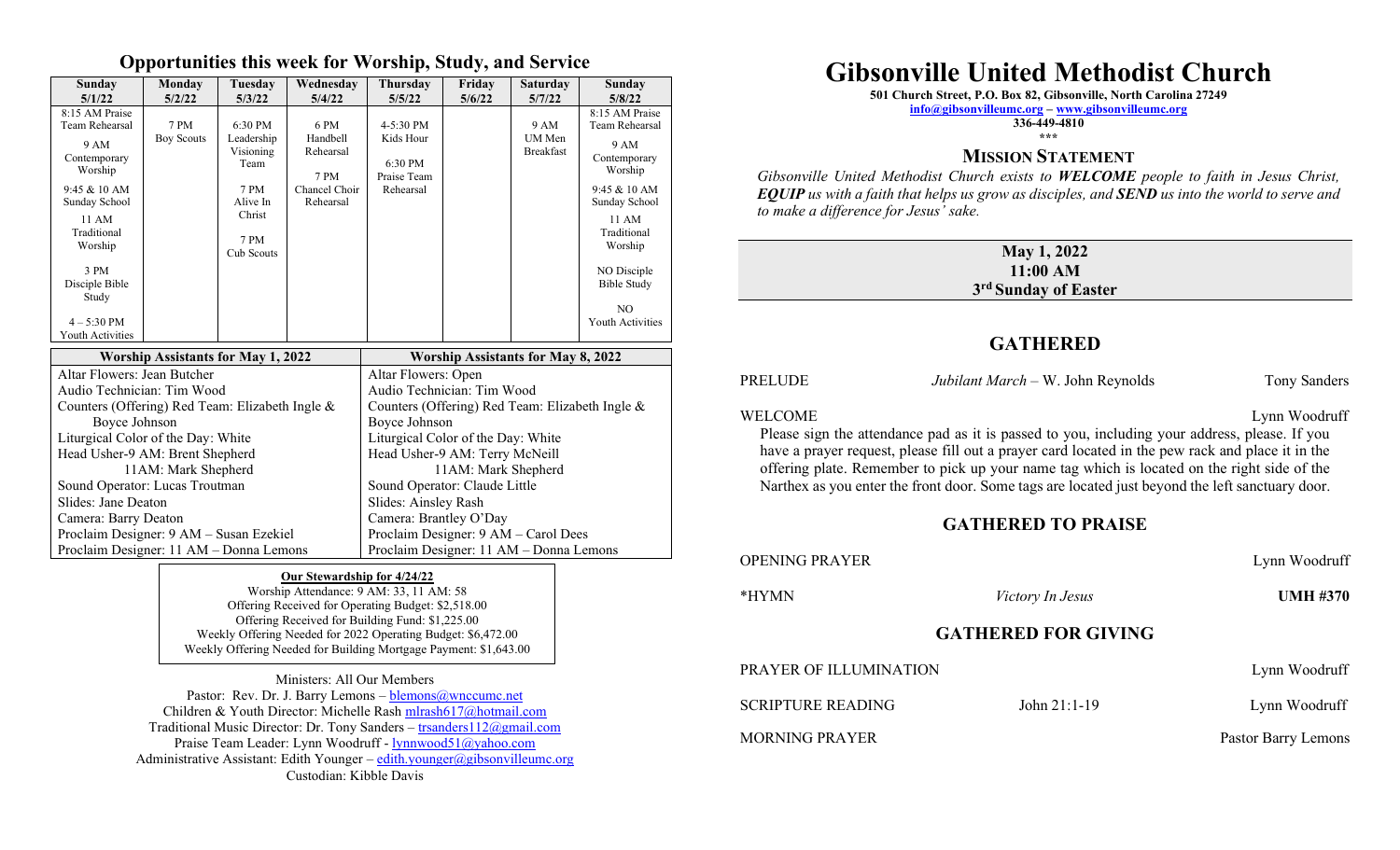#### THE LORD'S PRAYER

| Michelle Rash<br><b>CHILDREN'S TIME</b>            |                                                                                                                                                                                                                |                 |  |  |  |  |
|----------------------------------------------------|----------------------------------------------------------------------------------------------------------------------------------------------------------------------------------------------------------------|-----------------|--|--|--|--|
| <b>INVITATION TO THE OFFERING</b><br>Lynn Woodruff |                                                                                                                                                                                                                |                 |  |  |  |  |
| <b>OFFERTORY</b>                                   | Panis Angelicus - César Franck                                                                                                                                                                                 | Tony Sanders    |  |  |  |  |
| *DOXOLOGY                                          | "Praise God, From Whom All Blessings Flow"<br>Praise God, from whom all blessings flow; Praise him, all creatures here below:<br>Praise him, above, ye heavenly host; Praise Father, Son, and Holy Ghost. Amen | <b>UMH #95</b>  |  |  |  |  |
| *DEDICATION OF THE OFFERING                        |                                                                                                                                                                                                                |                 |  |  |  |  |
|                                                    | <b>GATHERED BY THE WORD</b>                                                                                                                                                                                    |                 |  |  |  |  |
| <b>MESSAGE</b>                                     |                                                                                                                                                                                                                | Pastor Barry    |  |  |  |  |
|                                                    | <b>THANKSGIVING AND COMMUNION</b>                                                                                                                                                                              |                 |  |  |  |  |
| THE GREAT THANKSGIVING                             |                                                                                                                                                                                                                |                 |  |  |  |  |
| <b>BREAKING THE BREAD</b>                          |                                                                                                                                                                                                                |                 |  |  |  |  |
| <b>GIVING THE BRAD AND CUP</b>                     |                                                                                                                                                                                                                |                 |  |  |  |  |
| <b>ANTHEM</b>                                      | O Victory In Jesus - Mary McDonald                                                                                                                                                                             | Tony Sanders    |  |  |  |  |
| CONGREGATIONAL PRAYER                              |                                                                                                                                                                                                                |                 |  |  |  |  |
| <b>GATHERED AND SENT OUT</b>                       |                                                                                                                                                                                                                |                 |  |  |  |  |
| *CLOSING HYMN                                      | I Stand Amazed in the Presence                                                                                                                                                                                 | <b>UMH #371</b> |  |  |  |  |
| OPPORTUNITIES FOR LEARNING, MISSION, AND WORSHIP   | Pastor Barry                                                                                                                                                                                                   |                 |  |  |  |  |
| *DISMISSAL WITH BLESSING                           | Pastor Barry                                                                                                                                                                                                   |                 |  |  |  |  |
|                                                    |                                                                                                                                                                                                                |                 |  |  |  |  |

POSTLUDE *Sonata in the Fifth mode* - Joaquín Martínez de Oxinaga Tony Sanders

\*Please stand if you are able

*The flowers placed on the altar are given to the glory of God in memory of David Butcher by Jean Butcher and family.*